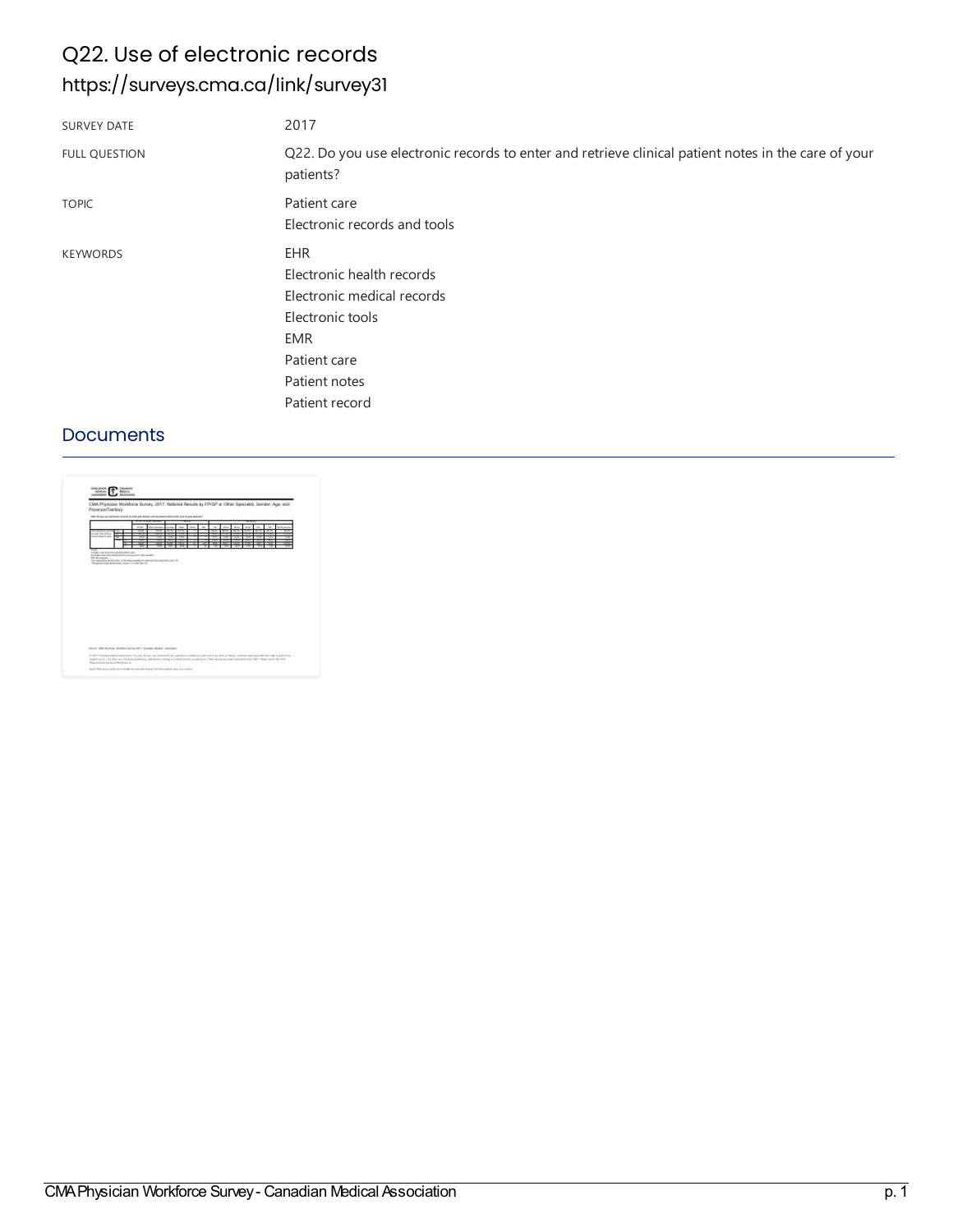# Q23. Electronic tools used by physicians <https://surveys.cma.ca/link/survey32>

| <b>SURVEY DATE</b>      | 2017                                                                                                                                                                                                                                                                                                                                                                                                                                                                                                                                |
|-------------------------|-------------------------------------------------------------------------------------------------------------------------------------------------------------------------------------------------------------------------------------------------------------------------------------------------------------------------------------------------------------------------------------------------------------------------------------------------------------------------------------------------------------------------------------|
| <b>FULL QUESTION</b>    | Q23. Please indicate which of the following electronic tools you use in the care of your patients:                                                                                                                                                                                                                                                                                                                                                                                                                                  |
| <b>TOPIC</b>            | Patient care<br>Electronic records and tools                                                                                                                                                                                                                                                                                                                                                                                                                                                                                        |
| <b>KEYWORDS</b>         | <b>EHR</b><br>Electronic health records<br>Electronic medical records<br>Electronic tools<br><b>EMR</b><br>Patient care<br>Patient notes<br>Patient record                                                                                                                                                                                                                                                                                                                                                                          |
| <b>RESPONSE CHOICES</b> | Reminders for patient care<br>Ordering lab tests<br>Ordering diagnostic tests<br>Receipt of hospital visit and discharge information<br>Clinical decision support tool<br>Access to list of medications taken by a patient<br>Warnings for drug interactions<br>Interface to pharmacy/pharmacist<br>Access to lab test/diagnostic results<br>Referral to other physicians<br>Secure transfer of patient information<br>Access to provincial/territorial patient information systems<br>Interface to non-doctor health professionals |

### **Documents**